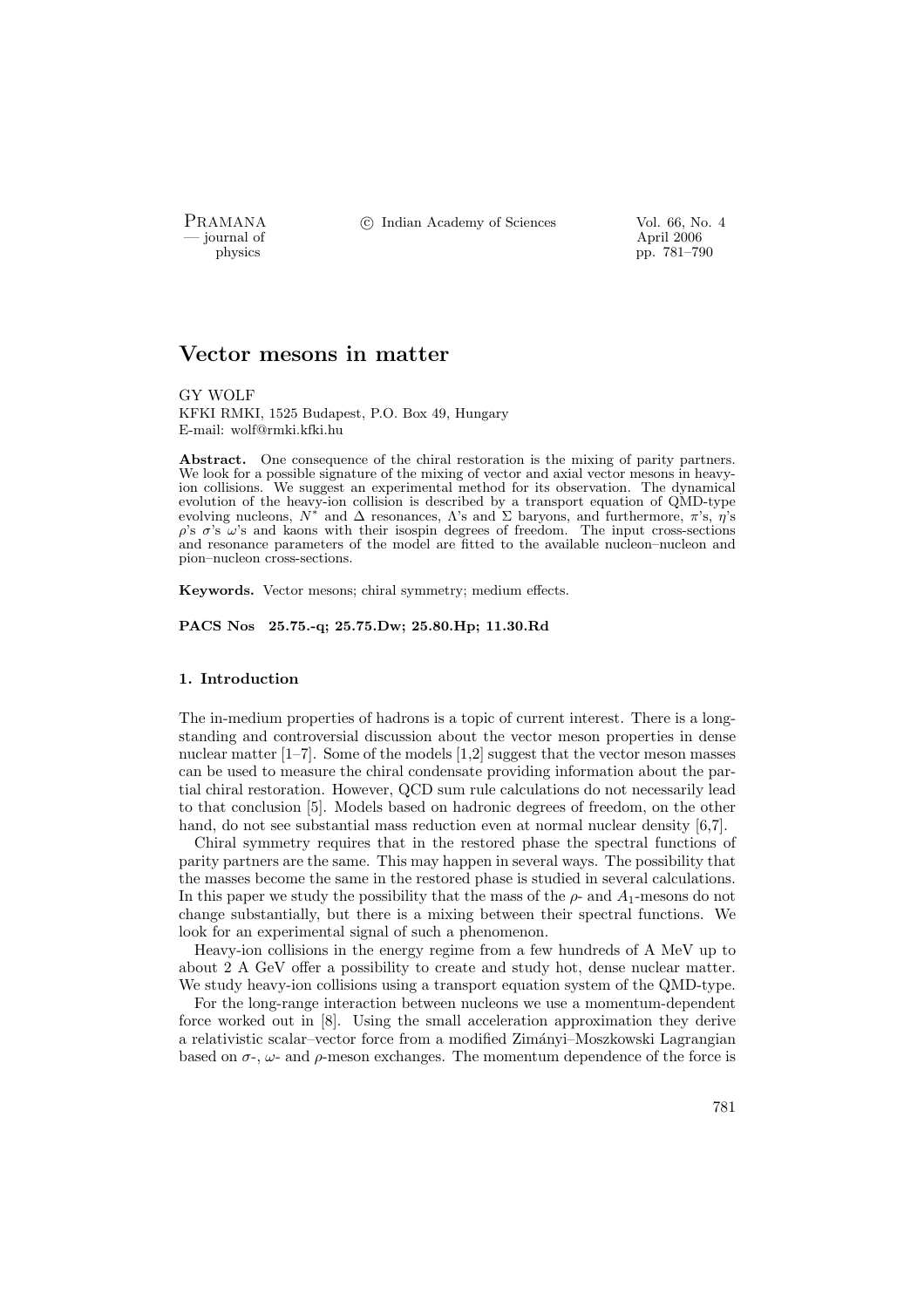### Gy Wolf

fixed automatically by the theory. They could describe the flow data of the FOPI Collaboration for bombarding energies of 150, 250 and 400 A MeV.

In the next section we show the details of our collision term. In §3 we study the consequence of the mixing of  $\rho$ - and  $A_1$ -mesons.

## 2. QMD model

At bombarding energies of a few GeV range several baryon resonances are excited, and thus we need to include them in our model. We use all four star resonances and some of the three star ones up to about 2.3 GeV. We include in our model the nucleons, 24 baryon resonances, Λ and Σ baryons, π-, η-, σ-,  $ρ$ -, ω- and K-mesons.

For elastic baryon–baryon cross-section we use the usual Cugnon parametrization [9].

We assume that the inelastic cross-sections are resonance dominated, and added incoherently. Meson absorption cross-section on a nucleon to a given resonance  $R$ is given by

$$
\sigma_{\pi N \to R} = \frac{4\pi}{p^2} \frac{2S_R + 1}{2} \text{CG} \frac{\Gamma_{\text{in}} \Gamma_{\text{tot}}}{(s - m_R^2) + s\Gamma_{\text{tot}}^2},\tag{1}
$$

where  $(2S_R+1)/2$  counts for the spin degrees of freedom  $((2S_R+1)$  for the resonance and 2 for the nucleon), CG is the appropriate Clebsh–Gordan coefficient,  $p$  is the center of mass momentum in the pion nucleon system. We use energy-dependent width for the resonances:

$$
\Gamma(M)_{BM} = \Gamma_0 Br_{BM} \frac{\rho(M)_{BM}}{\rho(M_r)_{BM}},\tag{2}
$$

where  $\Gamma(M)_{BM}$  is the partial decay-width of the resonance R with mass M to decay to the state BM, the resonance peak mass is  $M_r$ , and  $\rho(M)$  is the phase-space factor with a cut-off:

$$
\rho(M)_{BM} = \frac{p}{M} \frac{p^{2l}}{(\beta^2 + p^2)^{l+1}},\tag{3}
$$

where l is the partial wave and p is the c.m.s. momentum of the BM channel,  $\beta$  is a cut-off parameter. Special care is taken for such channels where the resonance with its peak mass cannot decay to a given channel. In our model these channels can be  $N\omega$ , ΣK and  $\Lambda K$ . In this case  $Br_{BM}$  does not have the meaning of a branching ratio, since that is defined at the peak mass. It is only a parameter describing the coupling strength. It can be even larger than 1 as one can see in table 1. In this case in eq. (2) instead of  $\rho(M_r)_{BM}$  which is not defined, we use  $\rho(M_r)_{N\pi}$ .

The baryon resonance parameters such as mass, width and branching ratios are fitted by describing the meson production channels in  $\pi N$  collisions:

$$
\sigma_{\pi N \to BM} = \sum_{R} \sigma_{\pi N \to R} \frac{\Gamma_{R \to BM}}{\Gamma_{\text{tot}}}.
$$
\n(4)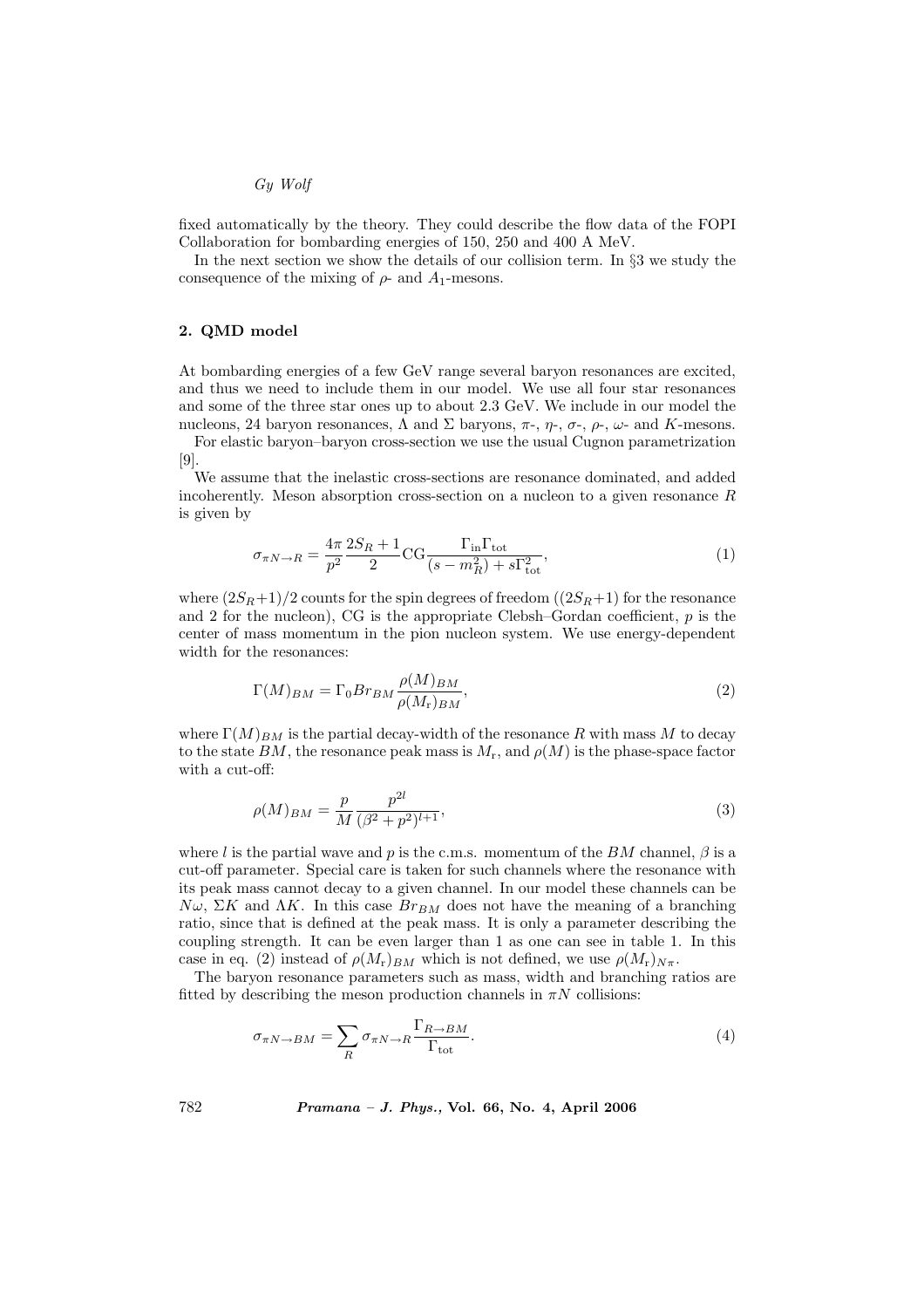Vector mesons in matter



**Figure 1.** Results of the fit for  $\pi^+p$  reactions.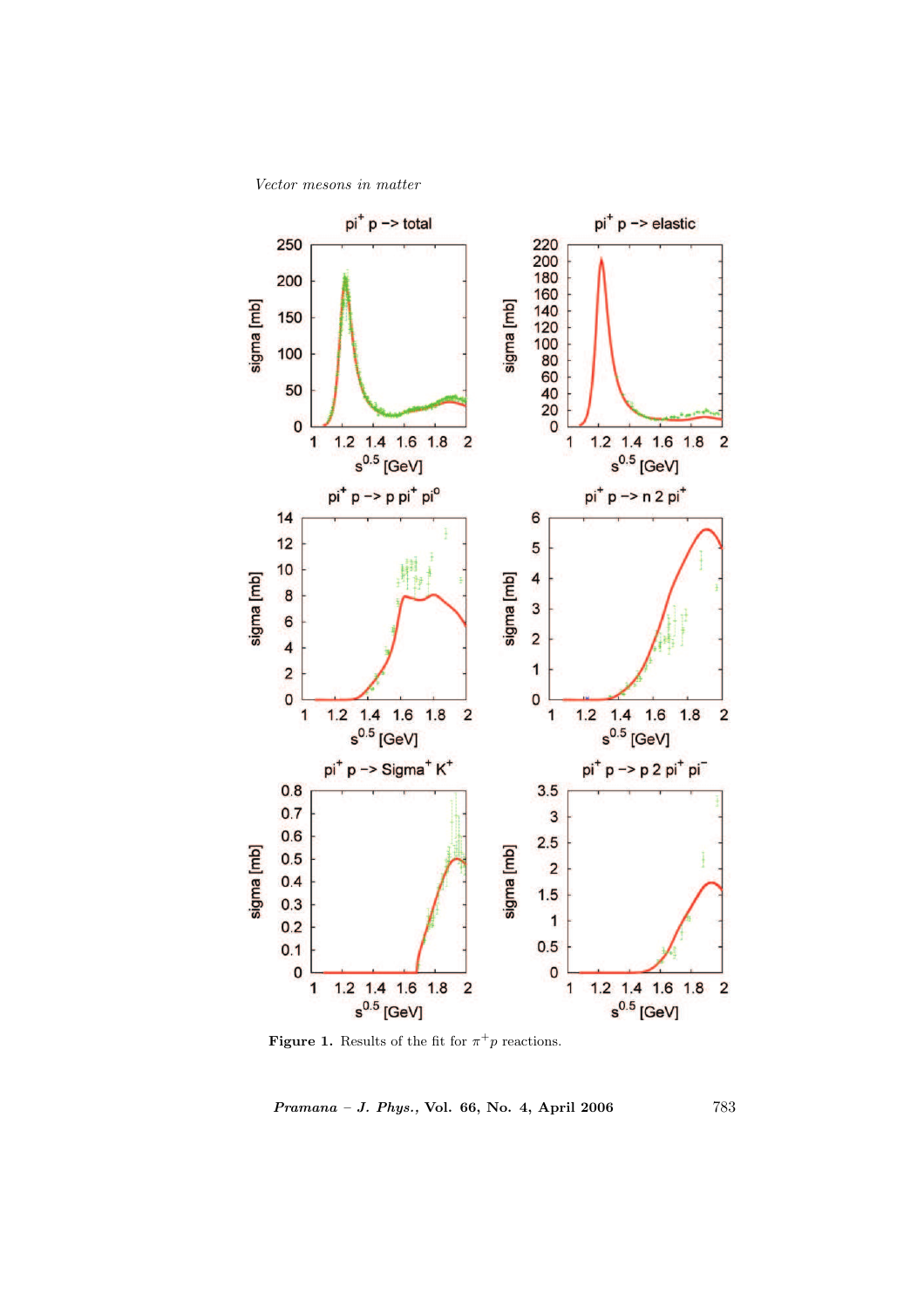

Figure 2. Results of the fit for  $\pi^- p$  reactions.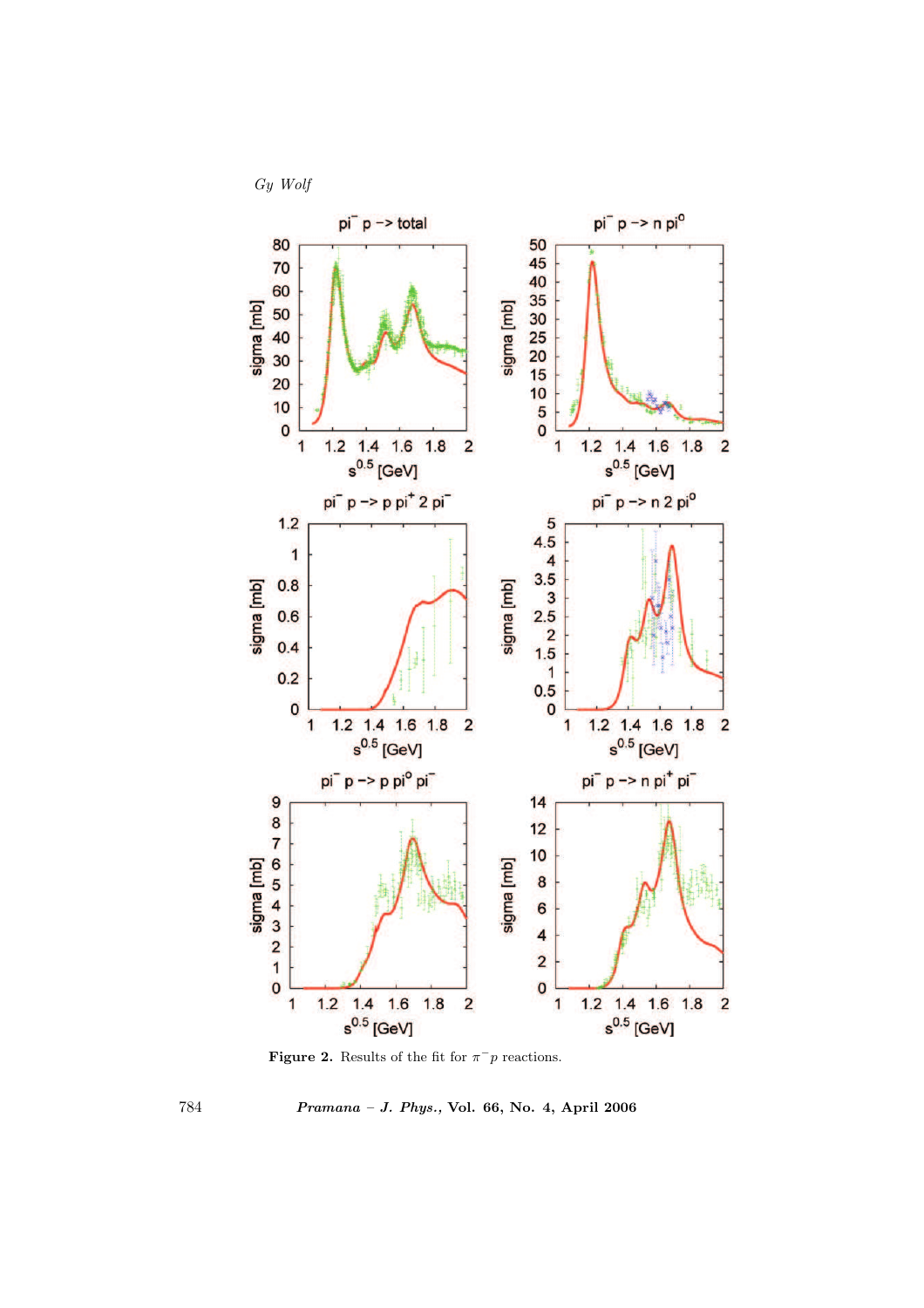#### Vector mesons in matter

Table 1. Resonance parameters, masses, widths and branching ratios. In the first column the masses of the resonances are given according to the Particle Data Book. Columns 2 and 3 give the fitted mass and width, and rest of the columns show the fitted branching ratios. For resonances where the peak mass is smaller than the masses of the decay products, for that decay channel the branching ratio has a different meaning. Explanation is in the text.

| Mass                    |       |            |        |         |                                |  |                                                                                                                                                                                                                               |                                                |             |           |
|-------------------------|-------|------------|--------|---------|--------------------------------|--|-------------------------------------------------------------------------------------------------------------------------------------------------------------------------------------------------------------------------------|------------------------------------------------|-------------|-----------|
| (PD)                    |       | Mass Width | $N\pi$ | $N\eta$ | $N\sigma$ $N\rho$ $\Delta \pi$ |  |                                                                                                                                                                                                                               | $P_{11}\pi$ $D_{13}\pi$ $S_{11}\pi$ $\Sigma K$ | $\Lambda K$ | $N\omega$ |
| N1440 1.421             |       | 0.140      |        |         |                                |  | $0.500$ $0.037$ $0.405$ $0.01$ $0.001$ $0.079$ $0.000$ $0.000$ $0.380$ $0.400$ $3.14$                                                                                                                                         |                                                |             |           |
| N1520                   | 1.535 | 0.105      |        |         |                                |  | $0.500$ $0.001$ $0.261$ $0.04$ $0.098$ $0.009$ $0.000$ $0.090$ $0.000$ $0.162$ $0.16$                                                                                                                                         |                                                |             |           |
| N1535 1.535             |       | 0.233      |        |         |                                |  | 0.375 0.351 0.004 0.13 0.001 0.001 0.139 0.001 0.256 0.029 0.00                                                                                                                                                               |                                                |             |           |
| N1650 1.649             |       | 0.168      |        |         |                                |  | $0.550$ $0.102$ $0.003$ $0.11$ $0.065$ $0.054$ $0.119$ $0.000$ $0.151$ $0.001$ $0.10$                                                                                                                                         |                                                |             |           |
| N <sub>1675</sub>       | 1.681 | 0.121      |        |         |                                |  | $0.330$ $0.007$ $0.315$ $0.11$ $0.236$ $0.001$ $0.000$ $0.000$ $0.015$ $0.000$ $6.40$                                                                                                                                         |                                                |             |           |
| N1680 1.688             |       | 0.110      |        |         |                                |  | $0.571$ $0.013$ $0.161$ $0.12$ $0.121$ $0.000$ $0.000$ $0.000$ $0.000$ $0.011$ $3.43$                                                                                                                                         |                                                |             |           |
| N1700 1.744             |       | 0.250      |        |         |                                |  | $0.035$ $0.001$ $0.167$ $0.00$ $0.115$ $0.000$ $0.000$ $0.000$ $0.087$ $0.023$ $0.57$                                                                                                                                         |                                                |             |           |
| N1710 1.760             |       | 0.337      |        |         |                                |  | $0.050$ $0.000$ $0.219$ $0.06$ $0.185$ $0.002$ $0.002$ $0.004$ $0.001$ $0.225$ $0.25$                                                                                                                                         |                                                |             |           |
| N1720 1.770             |       | 0.348      |        |         |                                |  | $0.118$ $0.099$ $0.021$ $0.49$ $0.084$ $0.047$ $0.004$ $0.000$ $0.049$ $0.078$ $0.01$                                                                                                                                         |                                                |             |           |
| N2000 1.952             |       | 0.105      |        |         |                                |  | $0.082$ $0.000$ $0.041$ $0.61$ $0.000$ $0.001$ $0.000$ $0.000$ $0.081$ $0.023$ $0.16$                                                                                                                                         |                                                |             |           |
| N2080 1.814             |       | 0.258      |        |         |                                |  | $0.132$ $0.233$ $0.001$ $0.00$ $0.000$ $0.157$ $0.000$ $0.000$ $0.091$ $0.048$ $0.34$                                                                                                                                         |                                                |             |           |
| N2190 2.130             |       | 0.380      |        |         |                                |  | $0.038$ $0.002$ $0.027$ $0.57$ $0.000$ $0.316$ $0.000$ $0.000$ $0.014$ $0.026$ $0.01$                                                                                                                                         |                                                |             |           |
| N2220 2.340             |       | 0.519      |        |         |                                |  | $0.053$ $0.059$ $0.369$ $0.02$ $0.000$ $0.404$ $0.000$ $0.000$ $0.000$ $0.000$ $0.10$                                                                                                                                         |                                                |             |           |
| N2250 2.266             |       | 0.393      |        |         |                                |  | $0.053$ $0.047$ $0.341$ $0.34$ $0.000$ $0.131$ $0.000$ $0.000$ $0.000$ $0.001$ $0.08$                                                                                                                                         |                                                |             |           |
| D <sub>1232</sub>       | 1.232 | 0.120      |        |         |                                |  | $1.000\,$ 0.000 0.000 0.000 0.000 0.000 0.000 0.000 0.000 0.000 0.000 0.000 0.000 0.000 0.000 0.000 0.000 0.000 0.000 0.000 0.000 0.000 0.000 0.000 0.000 0.000 0.000 0.000 0.000 0.000 0.000 0.000 0.000 0.000 0.000 0.000 0 |                                                |             |           |
| D <sub>1600</sub>       | 1.663 | 0.180      |        |         |                                |  | $0.100\,0.000\,0.000\,0.00\,0.900\,0.900\,0.000\,0.000\,0.166\,0.000\,0.00$                                                                                                                                                   |                                                |             |           |
| D <sub>1620</sub>       | 1.625 | 0.120      |        |         |                                |  | $0.223$ $0.000$ $0.000$ $0.63$ $0.100$ $0.045$ $0.000$ $0.000$ $0.245$ $0.000$ $0.00$                                                                                                                                         |                                                |             |           |
| D <sub>1700</sub>       | 1.798 | 0.181      |        |         |                                |  | $0.109$ $0.000$ $0.000$ $0.07$ $0.793$ $0.000$ $0.000$ $0.000$ $0.030$ $0.000$ $0.00$                                                                                                                                         |                                                |             |           |
| D <sub>1900</sub>       | 1.883 | 0.272      |        |         |                                |  | $0.827$ $0.000$ $0.000$ $0.00$ $0.000$ $0.069$ $0.090$ $0.000$ $0.010$ $0.000$ $0.00$                                                                                                                                         |                                                |             |           |
| D <sub>1905</sub>       | 1.940 | 0.498      |        |         |                                |  | $0.154$ $0.000$ $0.000$ $0.57$ $0.210$ $0.000$ $0.000$ $0.000$ $0.069$ $0.000$ $0.00$                                                                                                                                         |                                                |             |           |
| D <sub>1910</sub>       | 1.930 | 0.180      |        |         |                                |  | $0.150$ $0.000$ $0.000$ $0.25$ $0.007$ $0.019$ $0.502$ $0.000$ $0.069$ $0.000$ $0.00$                                                                                                                                         |                                                |             |           |
| D <sub>1920</sub>       | 2.020 | 0.350      |        |         |                                |  | $0.305$ $0.000$ $0.000$ $0.00$ $0.000$ $0.000$ $0.695$ $0.000$ $0.000$ $0.000$ $0.000$                                                                                                                                        |                                                |             |           |
| D1930                   | 1.970 | 0.373      |        |         |                                |  | $0.285$ $0.000$ $0.000$ $0.00$ $0.000$ $0.019$ $0.695$ $0.000$ $0.000$ $0.000$ $0.00$                                                                                                                                         |                                                |             |           |
| D <sub>1950</sub> 1.970 |       | 0.400      |        |         |                                |  | $0.303$ $0.000$ $0.000$ $0.00$ $0.001$ $0.242$ $0.454$ $0.000$ $0.000$ $0.000$ $0.00$                                                                                                                                         |                                                |             |           |
|                         |       |            |        |         |                                |  |                                                                                                                                                                                                                               |                                                |             |           |

Here  $\sigma_{\pi N \to BM}$ , where BM denotes  $N1\pi$ ,  $N2\pi$ ,  $N3\pi$ ,  $N\eta$ ,  $N\omega$ ,  $\Sigma K$  and  $\Lambda K$  states, is measured, the parameters of the right hand-side are fitted.

Resonance production cross-section  $NN \rightarrow NR$  is given by the fit of

$$
\sigma_{NN \to BM} = \sum_{R} \sigma_{NN \to NR} \frac{\Gamma_{R \to BM}}{\Gamma_{\text{tot}}}.
$$
\n(5)

Here BM denote the same states as before. The left-hand side is measured again. In the right-hand side the branching ratios are obtained by the previous  $\pi N$  fit, and the  $\sigma_{NN\to NR}$ 's are fitted. Here the resonance mass is not fixed by the input channel as in the  $\pi N$  case, and so we have to average over the kinematically allowed resonance masses.

For the fitting we use the Minuit package from the CERN library.

The resulting model describes the experimental data rather well. In figure 4 we compare our calculation with the experimental data of the KAOS Collaboration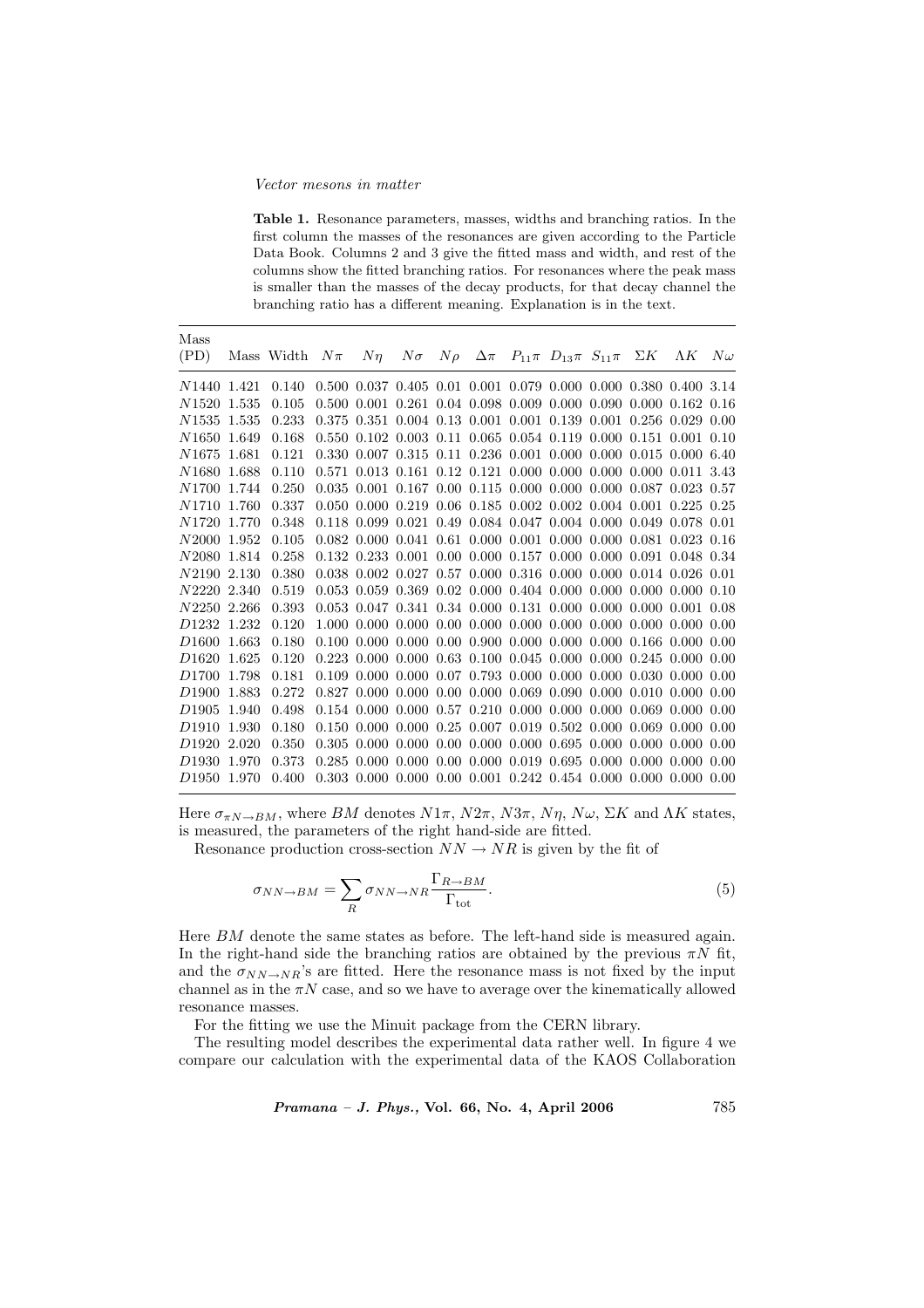



Figure 3. Results of the fit for pp reactions in the nonstrange sector.

[10]. The agreement is excellent, although in the heavy-ion case the experimental spectrum is somewhat stiffer.

## 3.  $\rho$ -A1 mixing

Due to the presence of real or virtual pions in nuclear matter the vector and axial vector correlators mix.

Krippa [11] derived a mixing theorem for a zero-temperature gas of noninteracting nucleons using soft pion theorems and current algebra,

$$
\Pi_V^{\mu\nu}(q) = (1 - \xi) \Pi_V^{\circ \mu\nu}(q) + \xi \Pi_A^{\circ \mu\nu}(q) \Pi_A^{\mu\nu}(q) = (1 - \xi) \Pi_A^{\circ \mu\nu}(q) + \xi \Pi_V^{\circ \mu\nu}(q).
$$
\n(6)

Here, the mixing parameter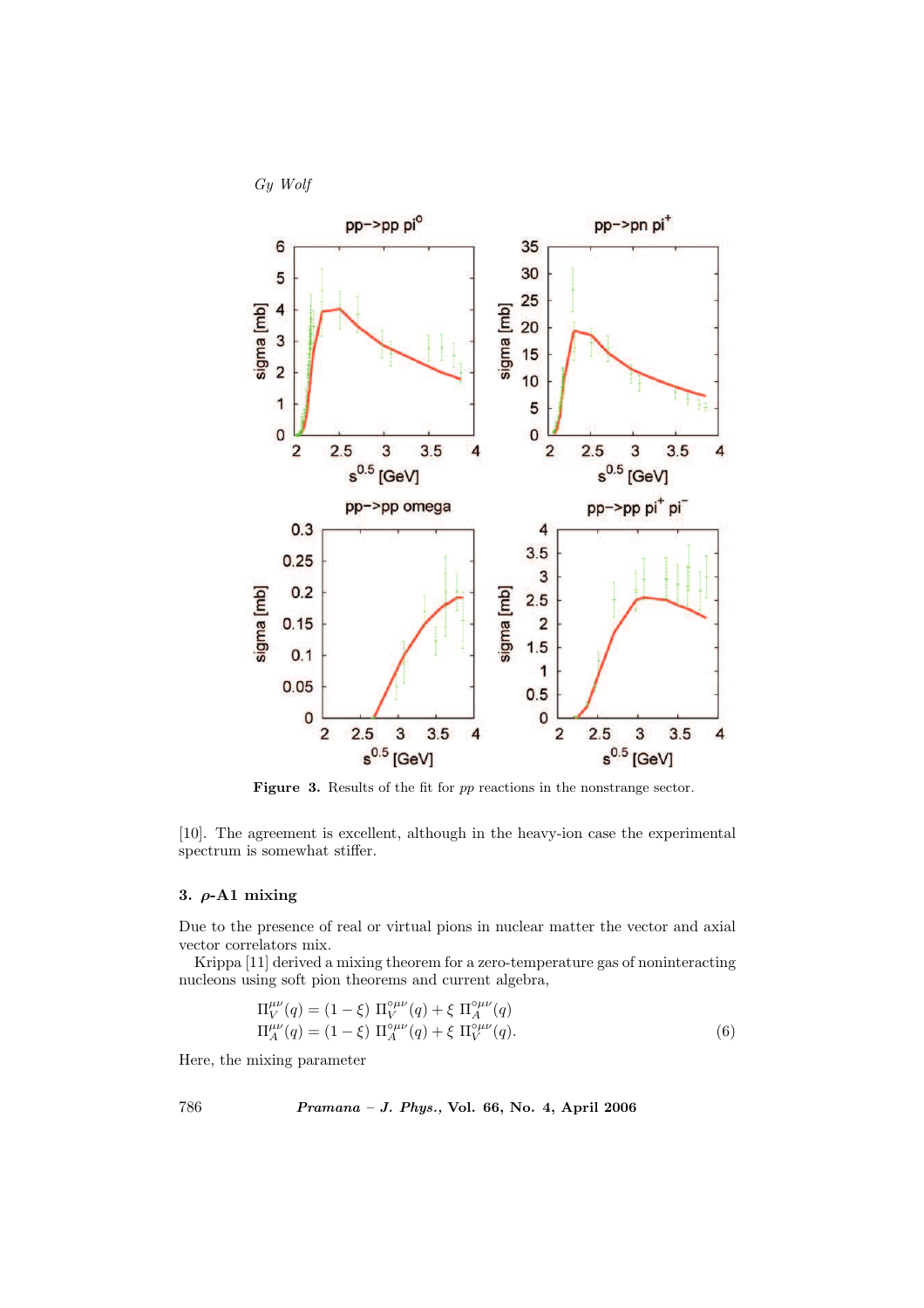Vector mesons in matter



Figure 4.  $\pi^+$  spectra at 40° measured by the KAOS Collaboration at SIS GSI. Upper panel:  $p + C$  at a bombarding energy of 1.6 GeV; lower panel: Au + Au at 1.5 GeVA bombarding energy.

$$
\xi \equiv \frac{4\varrho_N \bar{\sigma}_{\pi N}}{3f_{\pi}^2 m_{\pi}^2} \approx \frac{1}{2} 0.4 * \frac{\varrho_N}{\varrho_N^{\circ}}.
$$
\n<sup>(7)</sup>

We use a more conservative estimate in our calculation:  $\frac{1}{2}0.3 * \frac{\varrho_N}{\varrho_N}$  [12].

This mixing has two experimental signals: there should be a peak in the  $3\pi$ invariant mass spectrum at the  $\rho$  mass or an  $A_1$  peak in the dilepton mass spectrum. None of these two decays may happen without mixing. Observing one of them is a clear signature of mixing. (It is not necessarily a signal of partial restoration of chiral symmetry, since mixing may have different origin as well.)

At the experimental facilities of these days a broad dilepton peak at the  $A_1$  mass cannot be observed. Therefore, we study the possibility of observing a peak at the  $\rho$  mass in the  $3\pi$  invariant mass spectrum. Since pions have strong final state interaction we do not consider heavy ion, but rather  $\pi + A$  collisions. In table 2 we studied the energy and mass number dependence of  $A_1$  production. Results of 1 million events are shown. In the first two columns we define the system and energy, in the third we give how many  $A_1$  are produced during the collision. The fourth column shows the background, the total number of exclusive  $3\pi$  events, and finally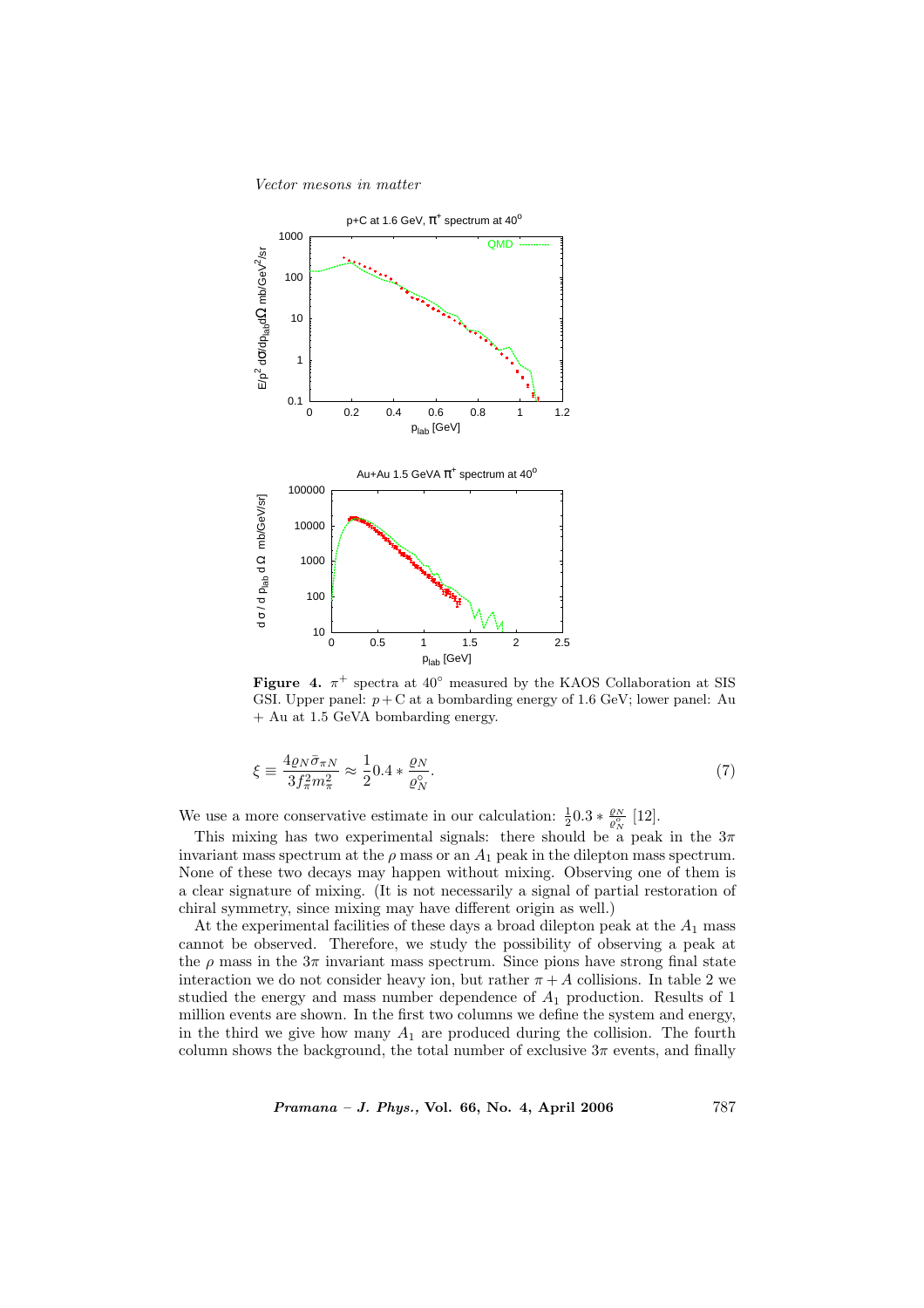Gy Wolf



**Figure 5.** In the upper panel we show the total  $3\pi$  invariant mass spectrum (dotted line), the mass spectrum of the produced  $A_1$  (solid line) and the mass spectrum of those three pions, which leaves the system without final state interaction (dashed–dotted) line.

the last column shows in how many events the  $3\pi$  decaying from an  $A_1$  leave the system without any further interaction.

Although in heavy system many  $A_1$ 's are produced, because of the strong final state interaction of the pions a light system is preferred, since pions have a much larger escape probability, and there the signal-to-background ratio is the highest  $(\approx 1\%)$ . Although this ratio is rather small, there is a chance to observe it. In figure 5 we show the  $3\pi$  invariant mass spectrum for  $\pi$ + C collision at 1.3 GeV bombarding energy where the sum of the charges of the  $3\pi = \pm 1$  (0 is excluded because of the large  $\omega$  contribution). In the upper panel we show the total mass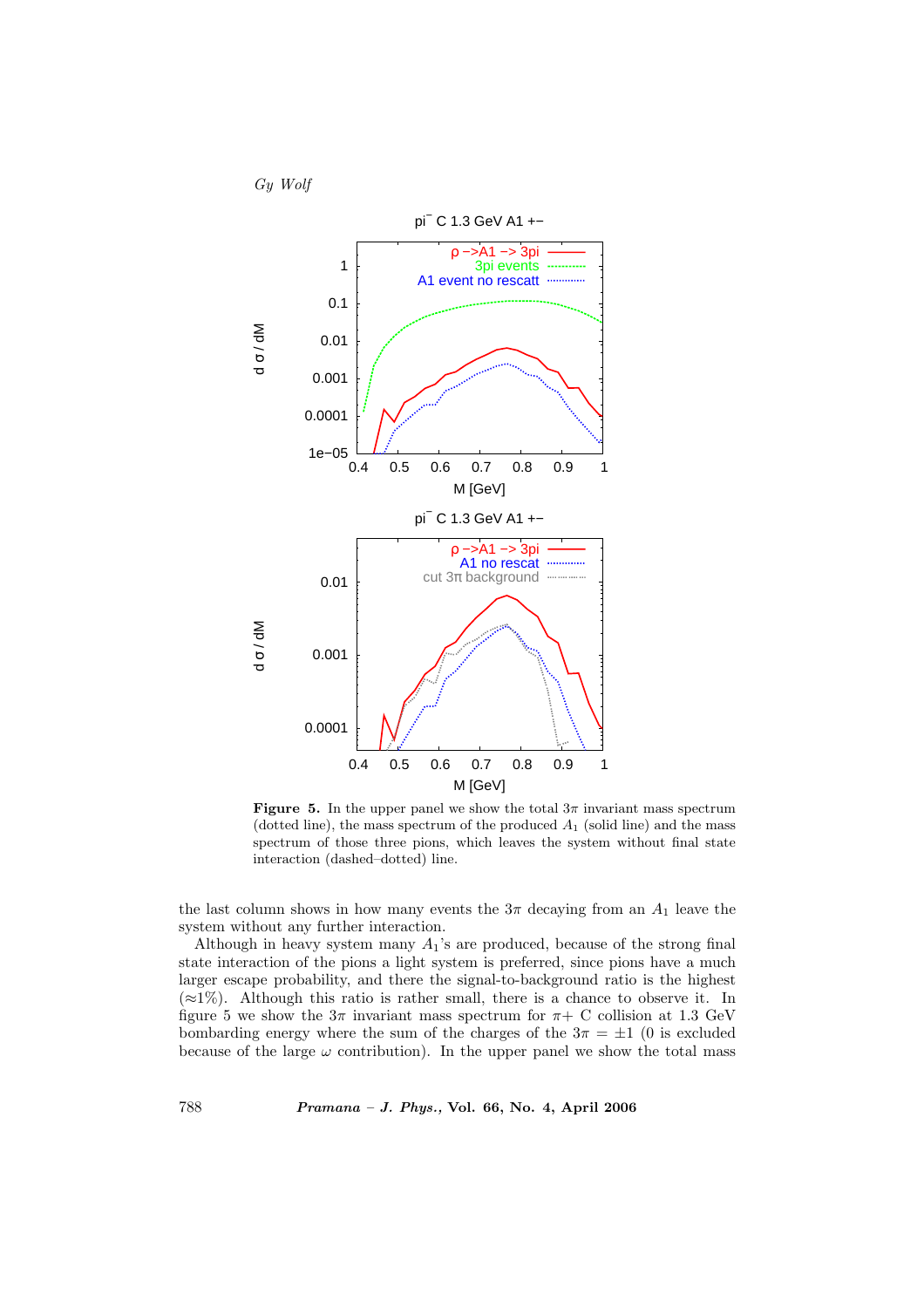Vector mesons in matter



**Figure 6.** Density dependence of the  $A_1$  production for  $\pi^-$  on C, Ca and Au nuclei.

| System      | Energy(GeV) | A1   | 3 Pions | Al no rescatt. |
|-------------|-------------|------|---------|----------------|
| $\pi^-$ Au  | 1.3         | 6400 | 56 000  | 100            |
| $\pi^-$ C   | $1.3\,$     | 1200 | 43 000  | 450            |
| $\pi^-$ Ca  | $1.3\,$     | 3200 | 54 000  | 400            |
| $\pi^-$ Ca. | 1.1         | 3100 | 46 000  | 350            |
| $\pi^-$ Ca. | $1.5\,$     | 2400 | 55 000  | 360            |

Table 2.  $\pi$ -nucleus collisions; 1 million central events.

spectrum (dashed line), the  $A_1$  mass spectrum (solid line) and the mass spectrum of those 3 pions, which leaves the system without final state interaction (dotted line). The total spectrum is flat without any structure. On the other hand, if we cut off the uncorrelated background (calculable by event mixing), we obtain the dashed–dotted line of the lower panel of figure 5. If there is no mixing – there is no correlated  $3\pi$  event – that line should be identically zero. In our calculation it shows the structure of the  $\rho$  meson, somewhat shifted to lower masses. This slight shift comes from rescattering one of the three pions. This result is still very preliminary. Before drawing conclusions we have to study further correlations in the  $2\pi$  sector as well. But it seems there is a reasonable chance to observe the vector–axial vector mixing in pion-induced collisions at SIS.

## Acknowledgements

We thank our collaborator T Hatsuda for the fruitful discussions. This work is supported in part by the OTKA grants T047347 and T048833.

### References

- [1] T Hatsuda and S H Lee, Phys. Rev. C46, R34 (1992)
- [2] G E Brown and M Rho, Phys. Rev. Lett. 66, 2720 (1991)